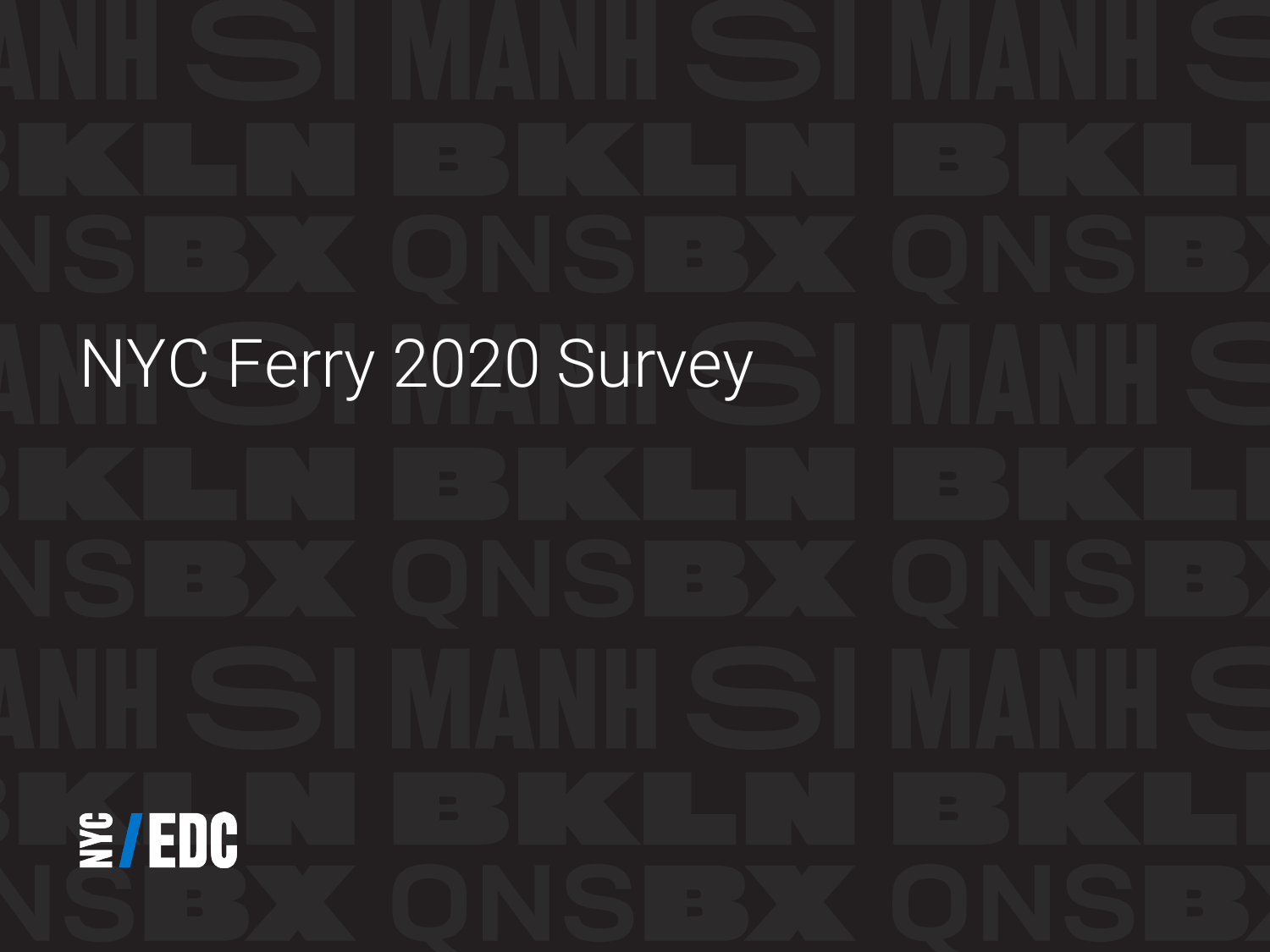## NYC Ferry Covid Response

### Health precautions:

NYC Ferry enhanced safety procedures to protect riders and crew. Measures include:

- $\triangleright$  Daily temperature checks of our crew
- $\triangleright$  Personal Protective Equipment provided to NYC Ferry crew members
- $\triangleright$  Social distancing boarding and riding procedures
- $\triangleright$  Hand-sanitizer dispensers located on the deck of all NYC Ferry boats
- $\triangleright$  Contactless boarding with the NYC Ferry App
- $\triangleright$  Frequent cleaning of high-touch areas throughout the day
- $\triangleright$  Masks required to board and must remain on, even on the upper deck
- $\triangleright$  NYC Ferry App for a contactless ticket transactions and boarding



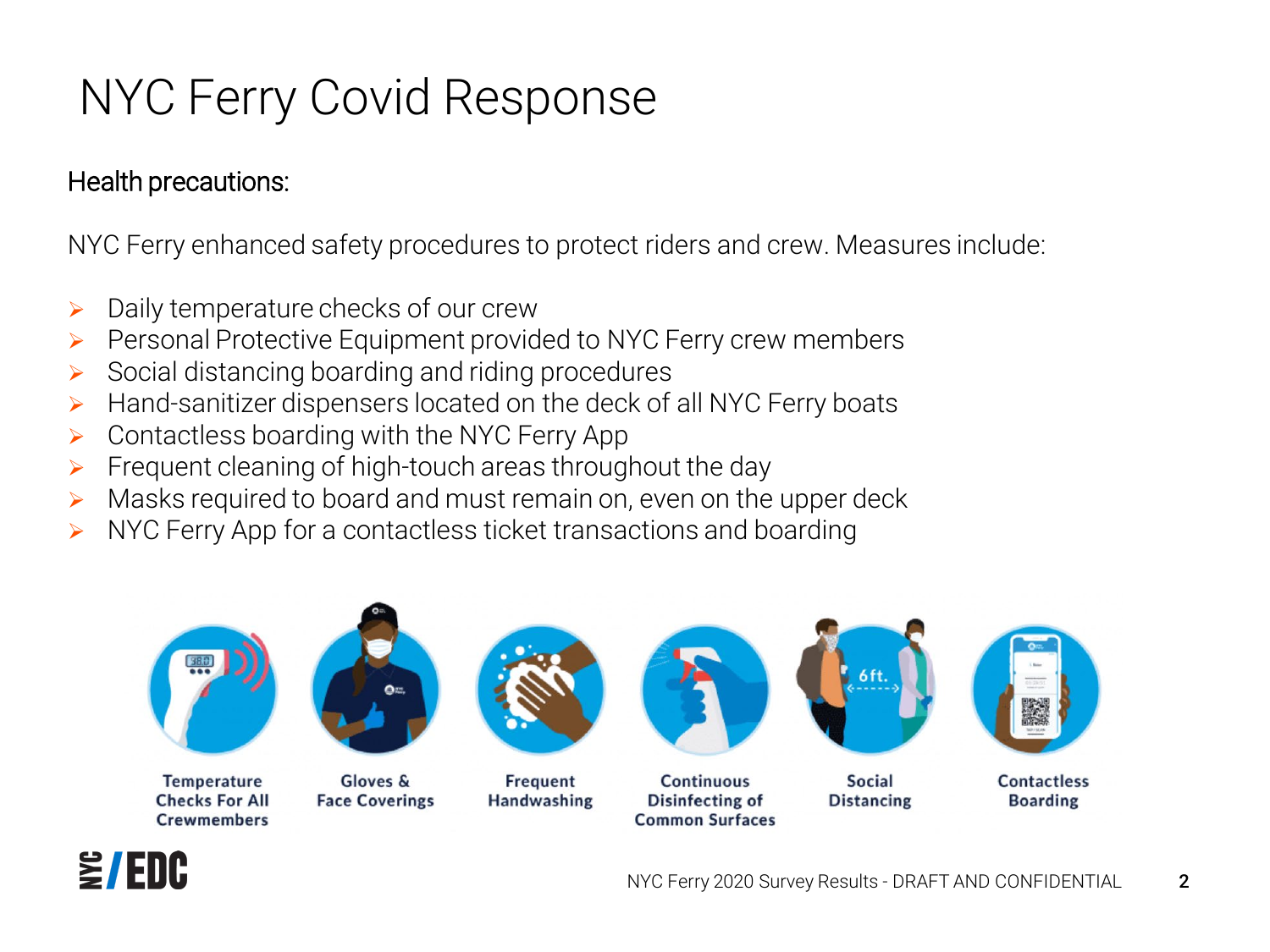## NYC Ferry Covid Response

Financial Savings: with the primary goal of saving expense dollars in FY21, NYC Ferry made some improvements. We were able to save the City \$10 million by:

- $\triangleright$  Modified multiple routes to remove inefficiencies and redundancy
- Temporarily ended service 1 hour earlier
- Committed to deliver on new landings, beginning service in summer 2021 rather than late 2020
- $\triangleright$  Closed an underused parking lot that EDC maintained at the Rockaway landing



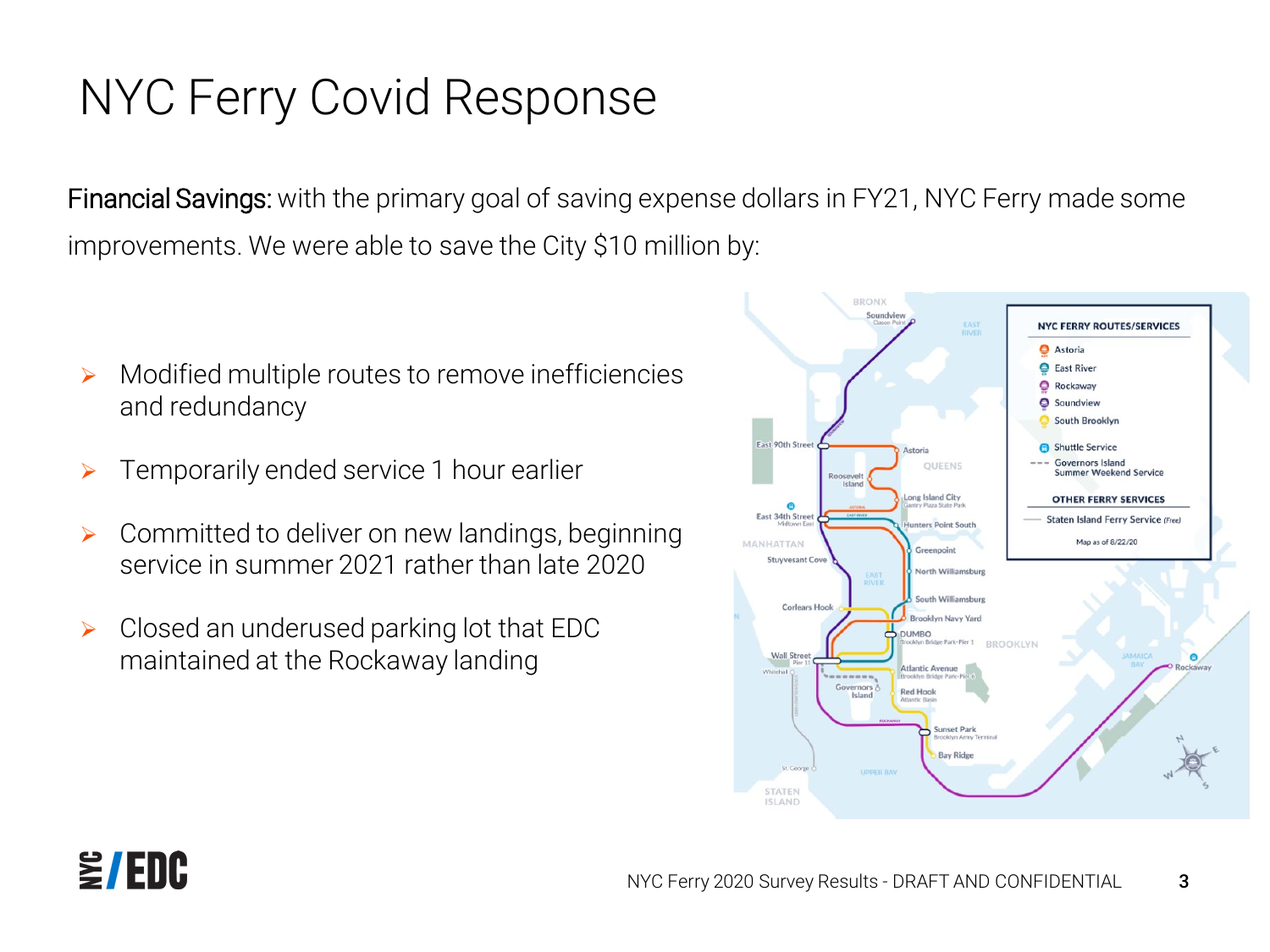### 2020 Recap

#### Ridership



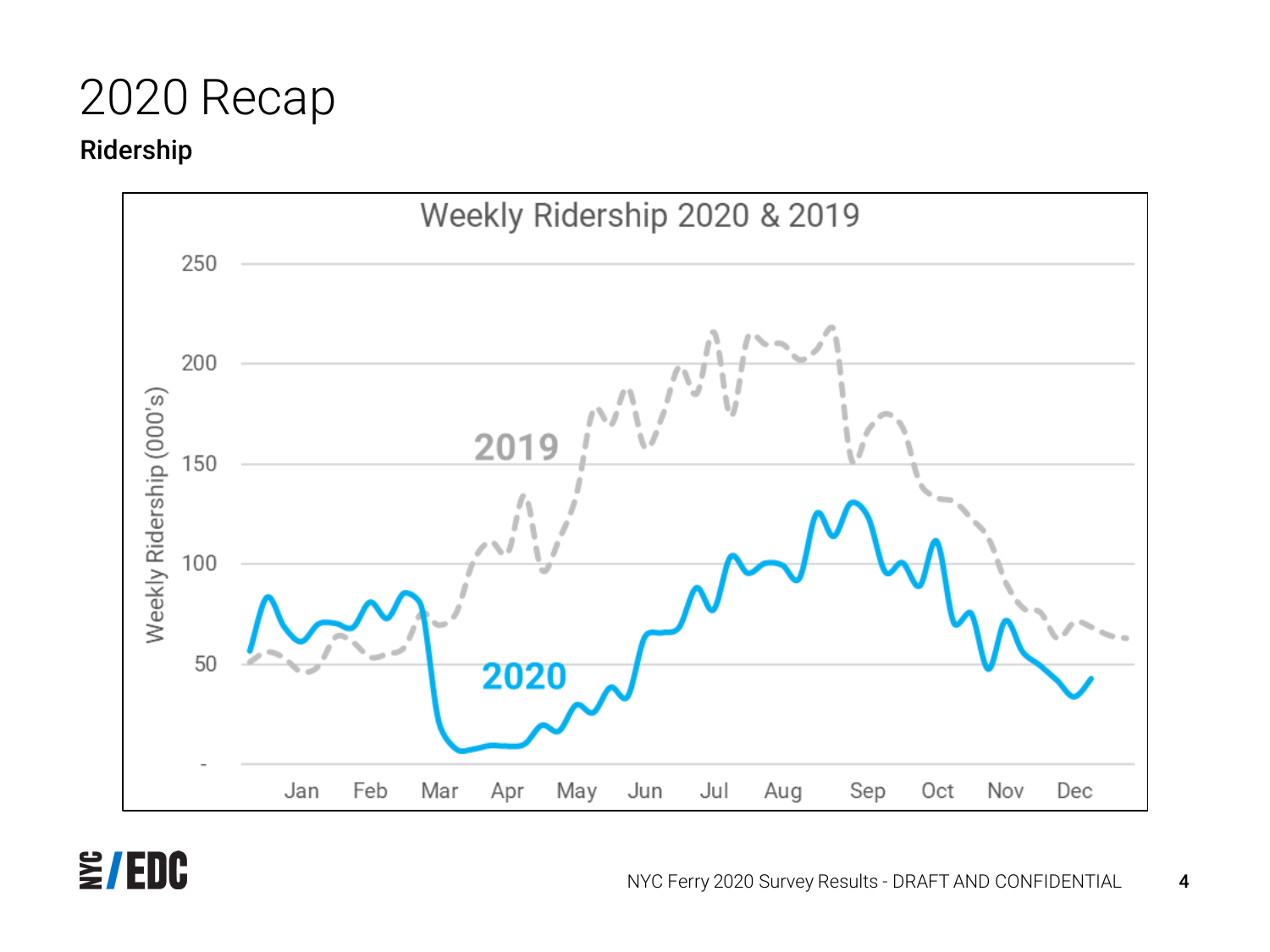## 2020 Survey Methodology

The 5th survey conducted in NYC Ferry's three years of service. Some results remained consistent with past surveys. Others were different, but noted the impacts of the Covid pandemic, travel/work/school trends, and the online distribution of the survey made this an atypical year.

Distribution method: Online survey. Sent to app users & advertised onboard with QR code who were asked to fill out according to their most recent trip; the majority of respondents (99%) purchased their ticket from the app, meaning non-app users were under-represented.

Language: Survey was available in English, Spanish, Chinese, Yiddish, and Arabic (this was an increase in languages available for 2020)

Study dates: Survey link was open for 10 days at the end of Sept

**6 Routes:** ER RW SE AST SV GI

Responses collected: 2,880 (~190 per route-time period bin)

Weighting: Responses weighted by route & time period based on actual 6-week ridership

Purpose: Customer segmentation & demographic information; Trip purpose and NYC Ferry usage patterns; Changes in ferry travel frequency since the COVID-19 pandemic

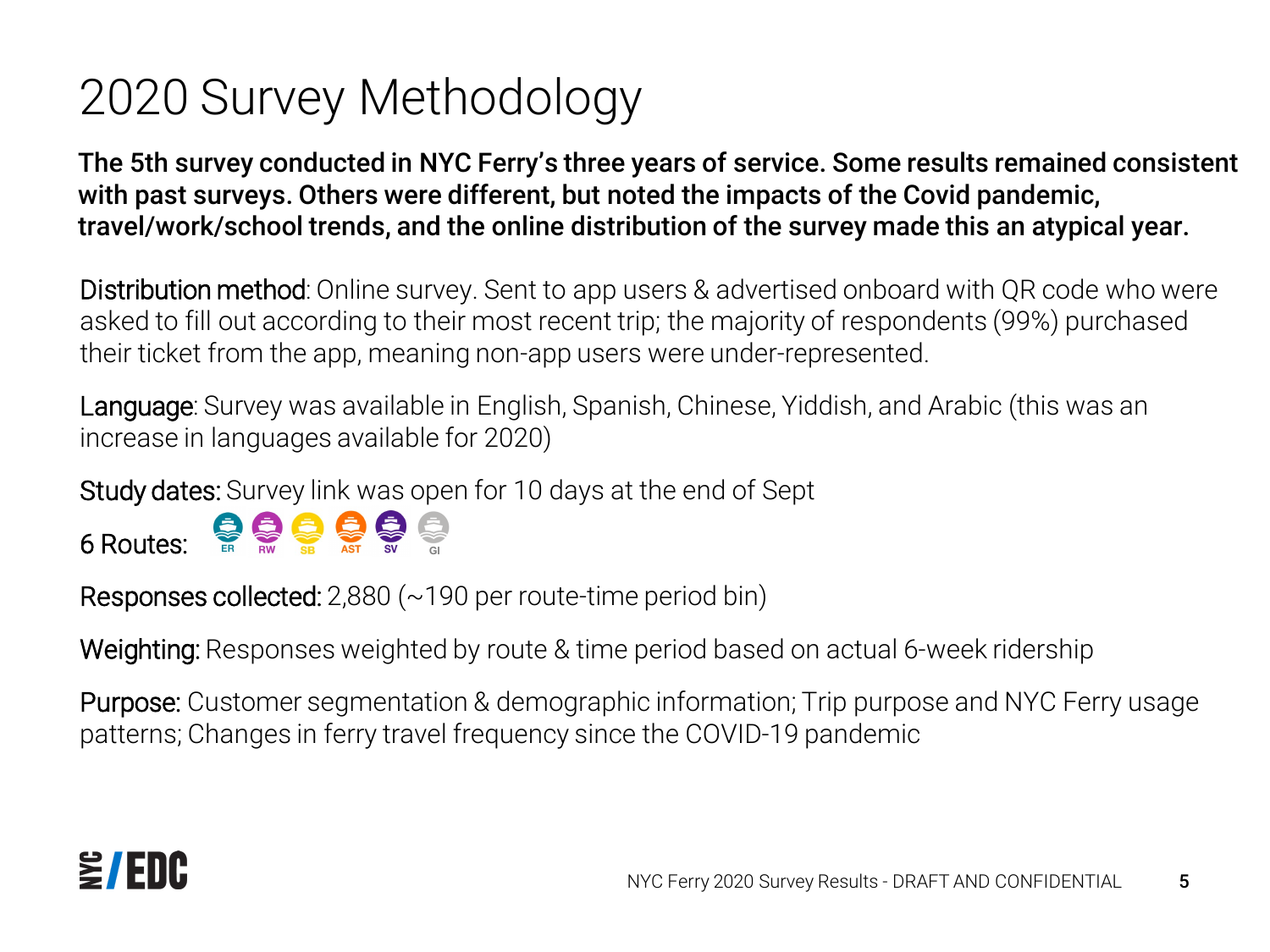# Summary of Findings

### • Consistent with results of prior surveys:

- 95% of all riders are New Yorkers
- Median income remains between \$75–99.9K
- 34% of riders identify as non-white or multiracial
- 66% of riders walk to the landings, 8% took bus or subway

### • Changes (related to COVID-19 impacts) noted in this survey:

- During **peak periods** the % of commuters was  $43\%$  (compared to 73% last year) this outcome was expected due to the high rates of people working from home & school closures at this time
- When asked how often they use the ferry, 27% said they ride more often now than they did before March 2020
- 18% used a bike, bike share, or scooter to access the landings (up from 7% in 2019)

*Online survey sent to app customers and via QR code to onboard riders in late Sept. Gathered 2,880 responses with ~188 per route/time category. Results weighted by actual ridership over the previous month.*

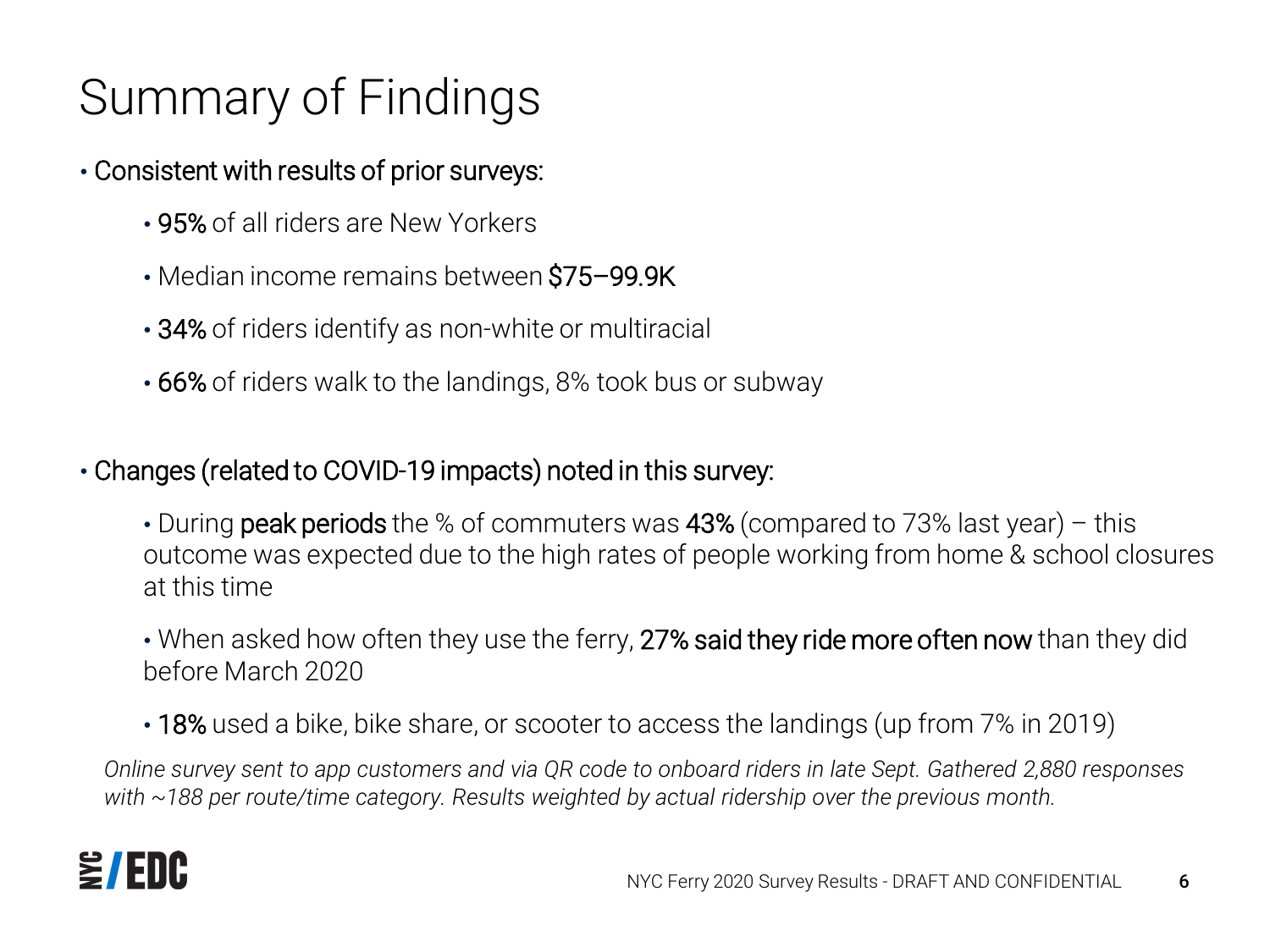### Survey Results

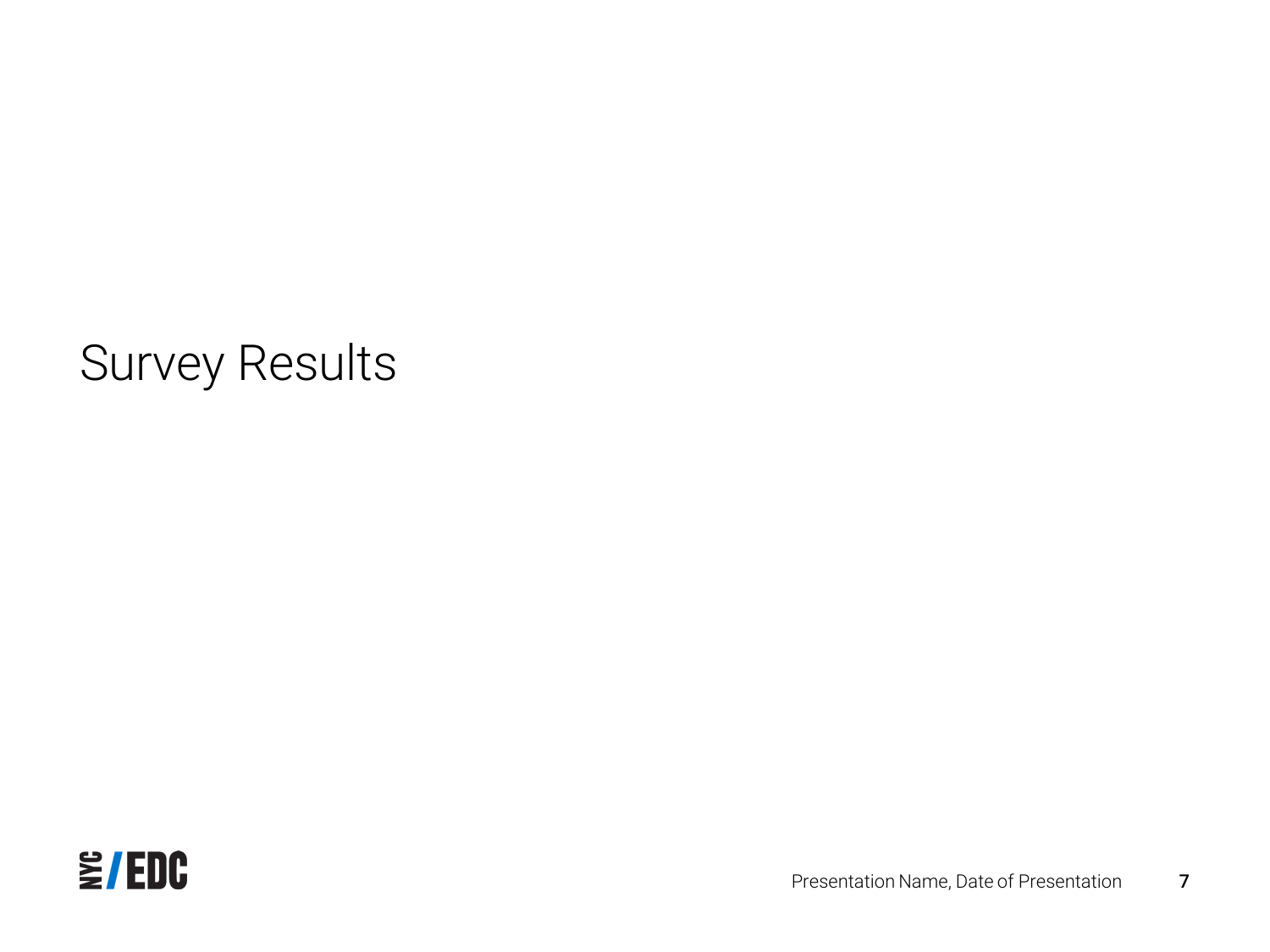## Trip purpose by route and time period

43% of peak period riders are commuting to work or school. Among all times, 18% are commuting to work or school.

| <b>Time Period</b>               | <b>East River</b> | <b>Rockaway</b> | <b>South Brooklyn</b> | <b>Astoria</b> | <b>Soundview</b> | <b>Systemwide</b> |  |
|----------------------------------|-------------------|-----------------|-----------------------|----------------|------------------|-------------------|--|
| <b>AM &amp; PM peak weekdays</b> |                   |                 |                       |                |                  |                   |  |
| Work/School                      | 38%               | 30%             | 45%                   | 50%            | 49%              | 43%               |  |
| Non-Work                         | 62%               | 70%             | 53%                   | 50%            | 51%              | 57%               |  |
| <b>Off-peak weekdays</b>         |                   |                 |                       |                |                  |                   |  |
| Work/School                      | 18% <b> </b>      | 9%              | 22%                   | 16%            | 18%              | 16%               |  |
| Non-Work                         | 82%               | 91%             | 78%                   | 84%            | 82               | 84%               |  |
| <b>Weekends</b>                  |                   |                 |                       |                |                  |                   |  |
| Work/School                      | 2%                | 1%              | 1%                    | 3%             | 4%               | 2%                |  |
| Non-Work                         | 98%               | 99%             | 99%                   | 97%            | 96%              | 98%               |  |



This is lower than previous NYCF surveys, but indicative of changes in travel behavior and work from home polices and school closures during the Covid pandemic.

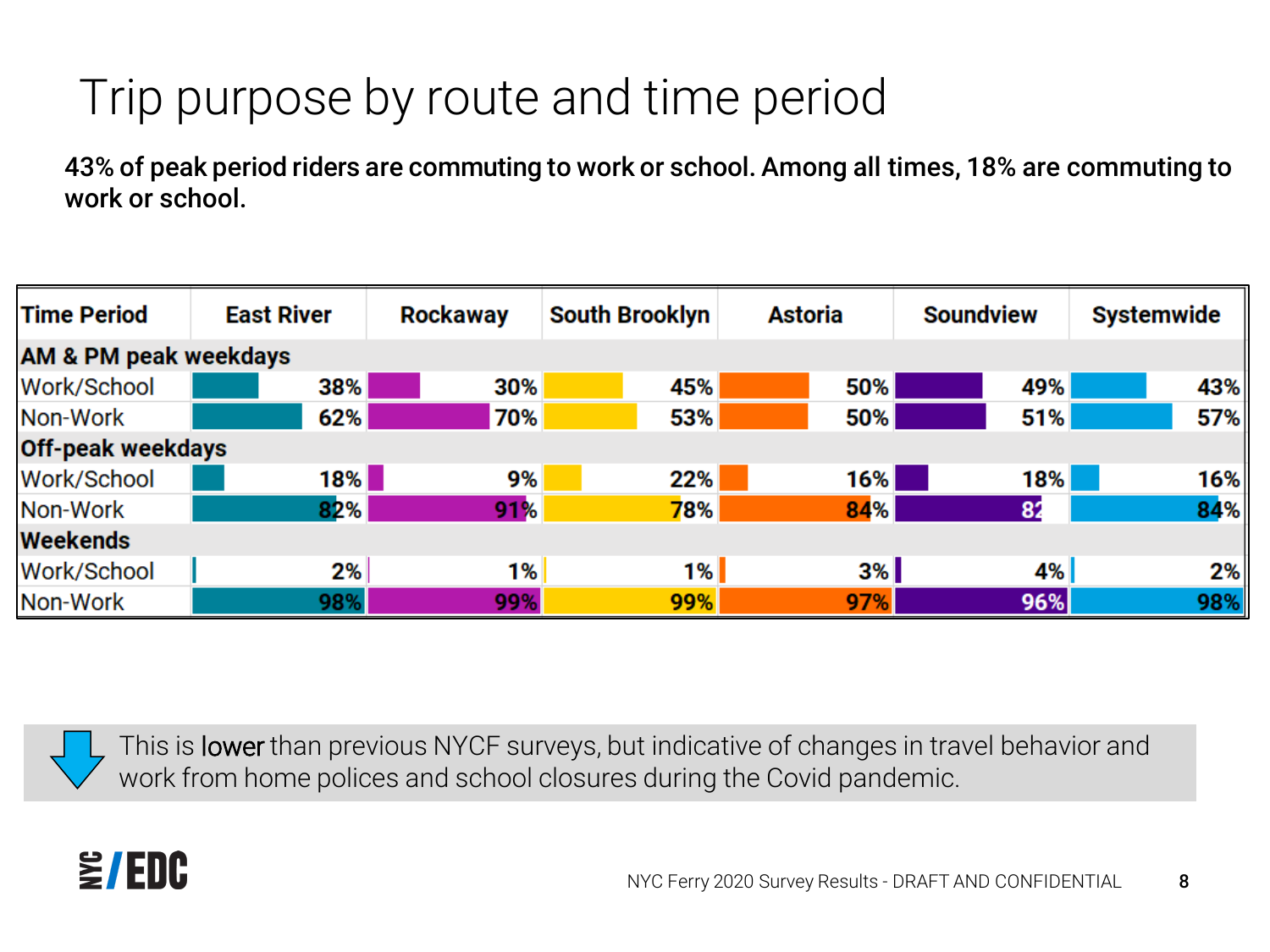## All routes – home ZIP codes

95% of riders reside within New York City. Most riders live near the water and in walking distance of a landing



This is higher than previous surveys, but reflective of the decline in tourists and out-of-state visitors during the pandemic.

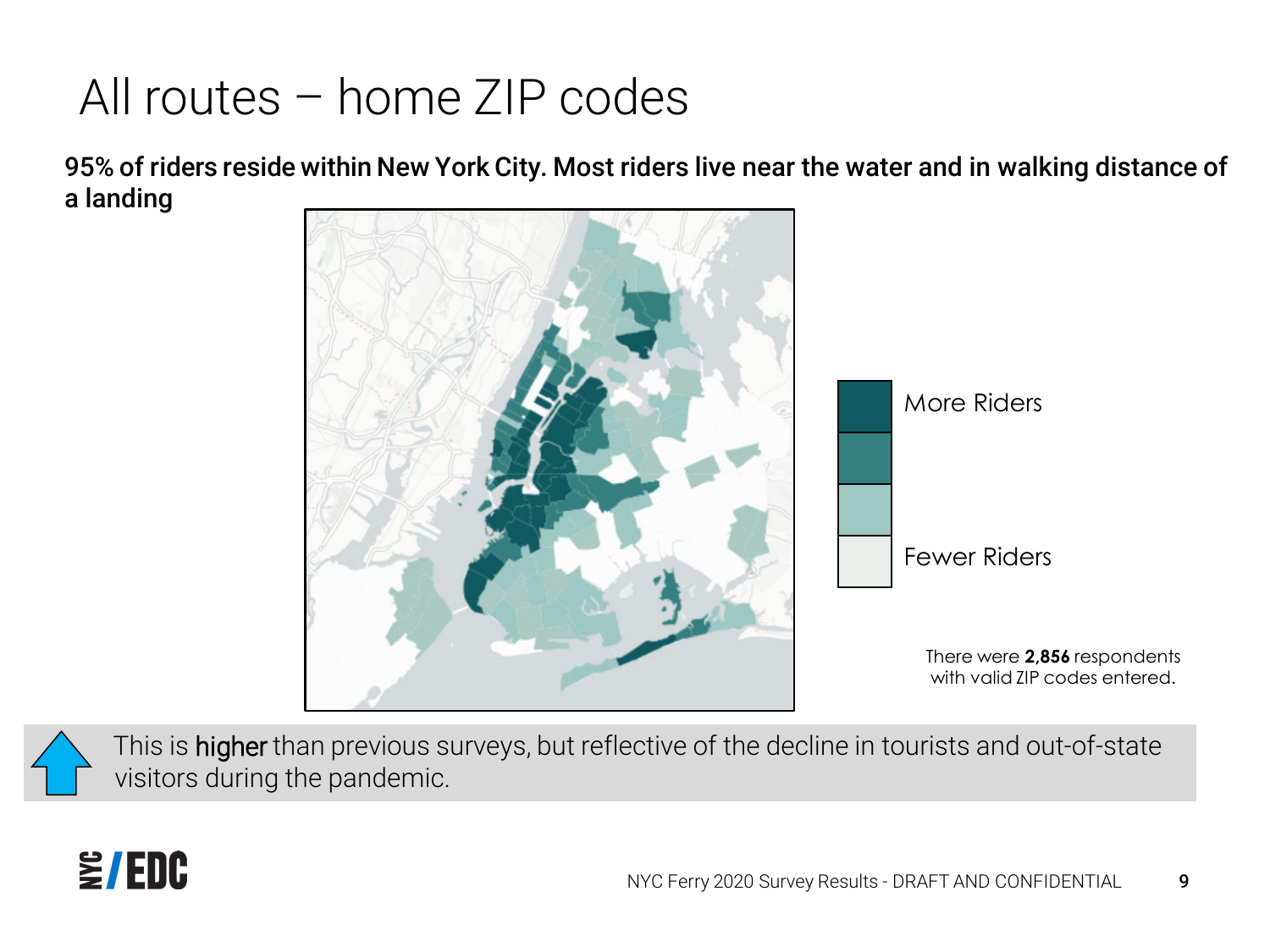# Trip frequency

34% of our peak riders are using the ferry on a regular basis.

Riders were also asked about frequency of travel on NYC Ferry before and after NYS on PAUSE, 27% said they ride the ferry more frequently now than they did before March 2020.

| <b>Trip Frequency</b>           | <b>East River</b> | <b>Rockaway</b> | <b>South Brooklyn</b> | <b>Astoria</b> | <b>Soundview</b> | <b>Systemwide</b> |
|---------------------------------|-------------------|-----------------|-----------------------|----------------|------------------|-------------------|
| Peak                            |                   |                 |                       |                |                  |                   |
| Frequent (4+ trips per week)    | 28%               | 26%             | 33%                   | 35%            | 36%              | 34%               |
| Infrequent (2-3 trips per week) | 25%               | 22%             | 23%                   | 26%            | 26%              | 25%               |
| lFirst time or seldom           | 47%               | 52%             | 44%                   | 39%            | 38%              | 41%               |
| <b>Off-Peak</b>                 |                   |                 |                       |                |                  |                   |
| Frequent (4+ trips per week)    | $16\%$            | 11%             | 19%                   | $16\%$         | 21%              | 16%               |
| Infrequent (2-3 trips per week) | 22%               | 17%             | 18%                   | 24%            | 23%              | 21%               |
| lFirst time or seldom           | 62%               | 72%             | 63%                   | 60%            | 56%              | 62%               |
| Weekend                         |                   |                 |                       |                |                  |                   |
| Frequent (4+ trips per week)    | 5%                | 4%              | 3%                    | 8%             | 4%               | 6%                |
| Infrequent (2-3 trips per week) | 19%               | 13%             | 17%                   | 12%            | 28%              | 16%               |
| First time or seldom            | 75%               | 83%             | 80%                   | 81%            | 68%              | 78%               |

Peak rider frequency is lower than previous NYCF surveys, but indicative of changes in travel behavior and work from home polices during the Covid pandemic.

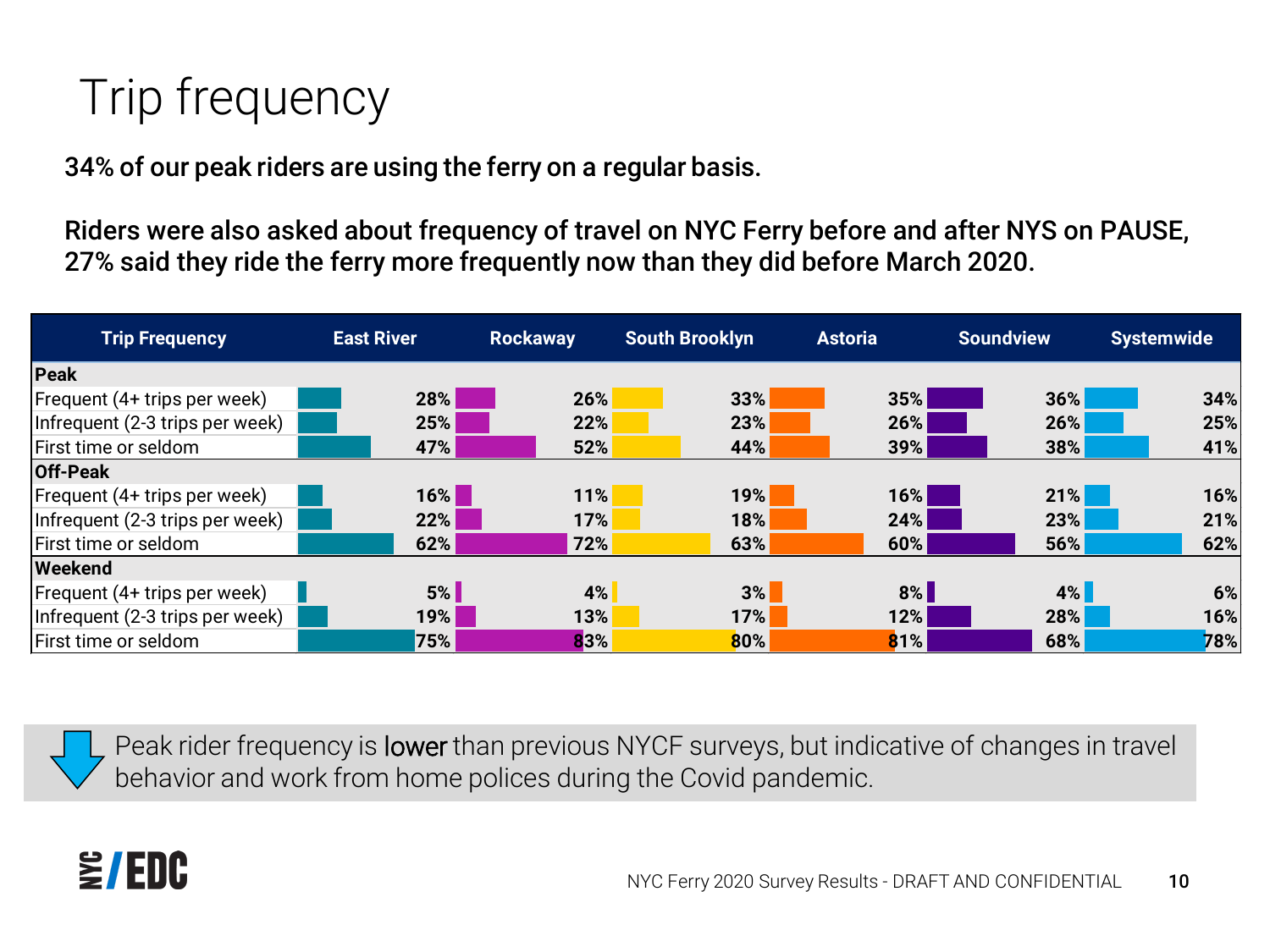## Mode to/from landings

66% of riders walk to or from the ferry and another 18% bike or scooter. 8% use either subway or bus. 6% use an automobile to access the landings, mostly from Rockaway and Soundview.



The share of bike/scooter access is up from previous surveys.

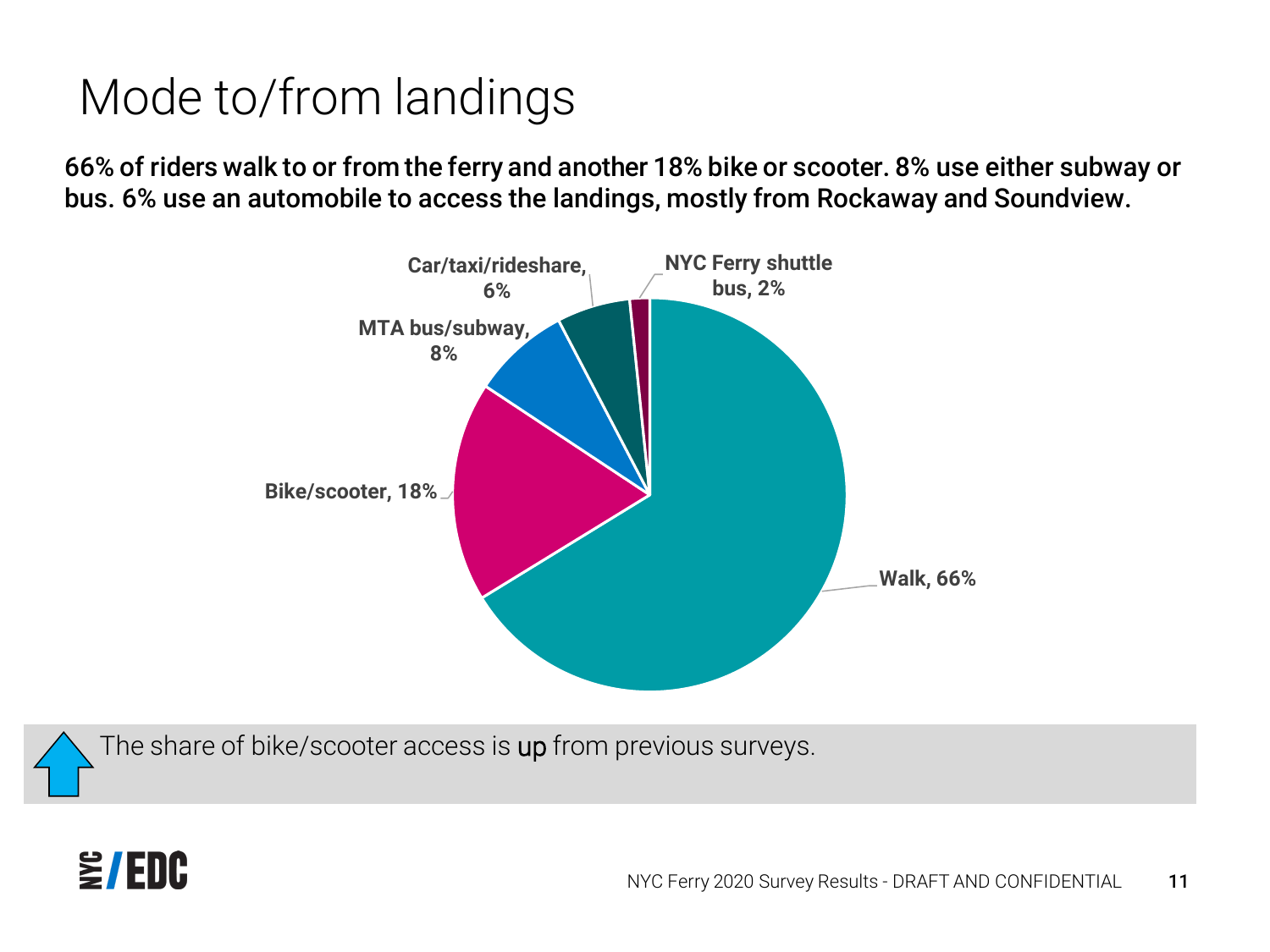Age

Millennials and Gen X: majority of riders are between 25-45 years old (66%)

| Age       | <b>East River</b> | Rockaway | <b>South</b><br><b>Brooklyn</b> | <b>Astoria</b> | <b>Soundview</b> | <b>Systemwide</b> |
|-----------|-------------------|----------|---------------------------------|----------------|------------------|-------------------|
| $18 - 24$ | 4%                | 6%       | $6\%$                           | 5%             | 5%               | 5%                |
| 25-35     | 42%               | 33%      | 32%                             | 45%            | 37%              | 40%               |
| $36 - 45$ | 27%               | 22%      | 29%                             | $26\%$         | 23%              | 26%               |
| 46-55     | 15%               | 18%      | 18%                             | $14\%$         | 13%              | 15%               |
| 56-65     | 8%                | 15%⊾     | $8\%$                           | $8\%$          | $13\%$           | 10%               |
| $66+$     | $4\%$             | $6\%$    | $6\%$                           | $3\%$          | 8%               | 5%                |

|           | <b>Service Area</b> | <b>NYC</b> |
|-----------|---------------------|------------|
| $20 - 24$ | $6\%$               | 7%         |
| 25-34     | 23%                 | 18%        |
| $35 - 44$ | 15%                 | 14%        |
| 45-54     | $12\%$              | 13%        |
| 55-64     | 10%                 | 12%        |
| $65+$     | 13%                 | 14%        |



This is in line with previous surveys.

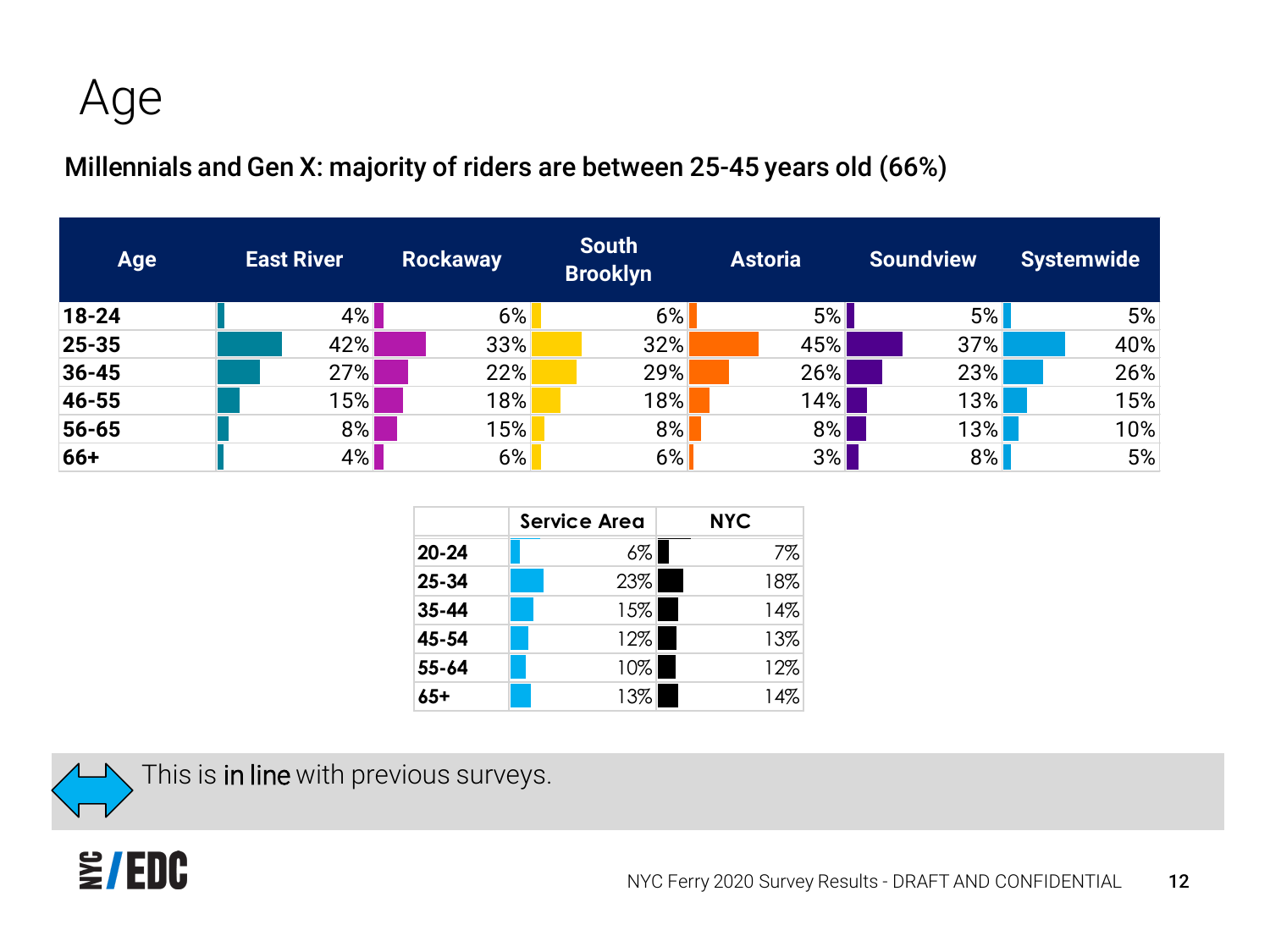### Income

Median income is between \$75,000 - \$99,999 system-wide and for most routes. This is higher than NYC median of \$57,782 though consistent with the service area median of \$72,991.



This is in line with previous surveys.

 $N = 2723$ No response = 155